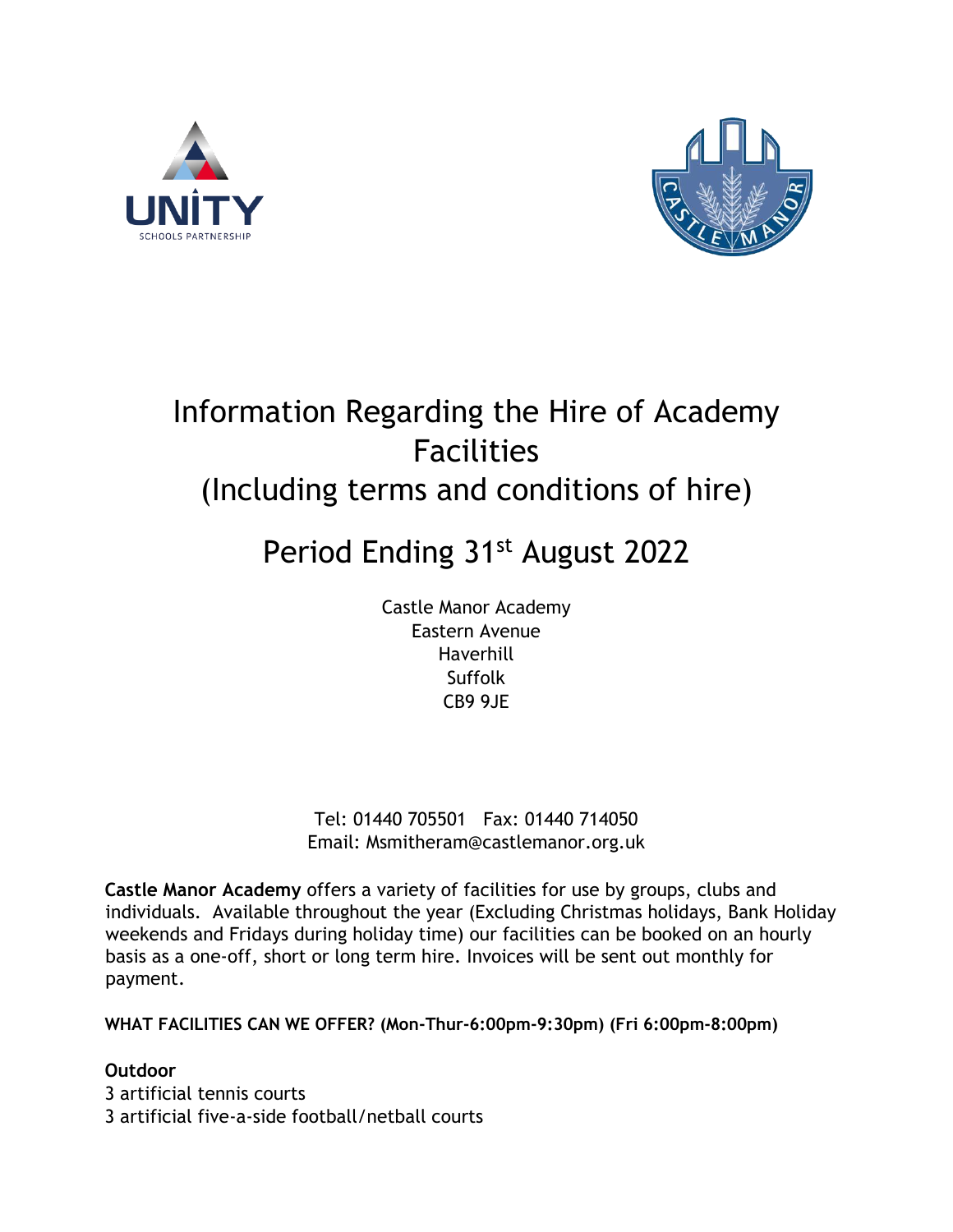1 full-size grass football pitch 2 9 A Side football pitches 1 full-size grass rugby pitch 1 cricket pitch with artificial wicket

## **Sports Hall**

This facility can accommodate: 1 five-a-side football pitch 1 basketball court 1 volleyball court 3 badminton courts Male and female changing rooms are available

#### **Gymnasium**

This facility can accommodate: Karate and martial arts Table tennis Dance or Aerobic groups Male and female changing rooms are available

#### **Main Hall**

This area is suitable for dance groups, drama groups, music groups and aerobics

### **Canteen area**

This area is suitable for dance or aerobic groups

#### **Drama Studio**

This area is suitable for dance or drama groups

Ample parking is available

### **THE HIRING OF ACADEMY FACILITIES**

#### **AVAILABILITY**

- 1. Educational buildings are generally available when not required by the Academy for the purpose of primary, secondary, special, further and adult education and the provision of a youth service. **Use of facilities by the Academy for educational purposes will always take priority over Academy lettings.**
- 2. Use of the premises is subject to various conditions, regulations and charges.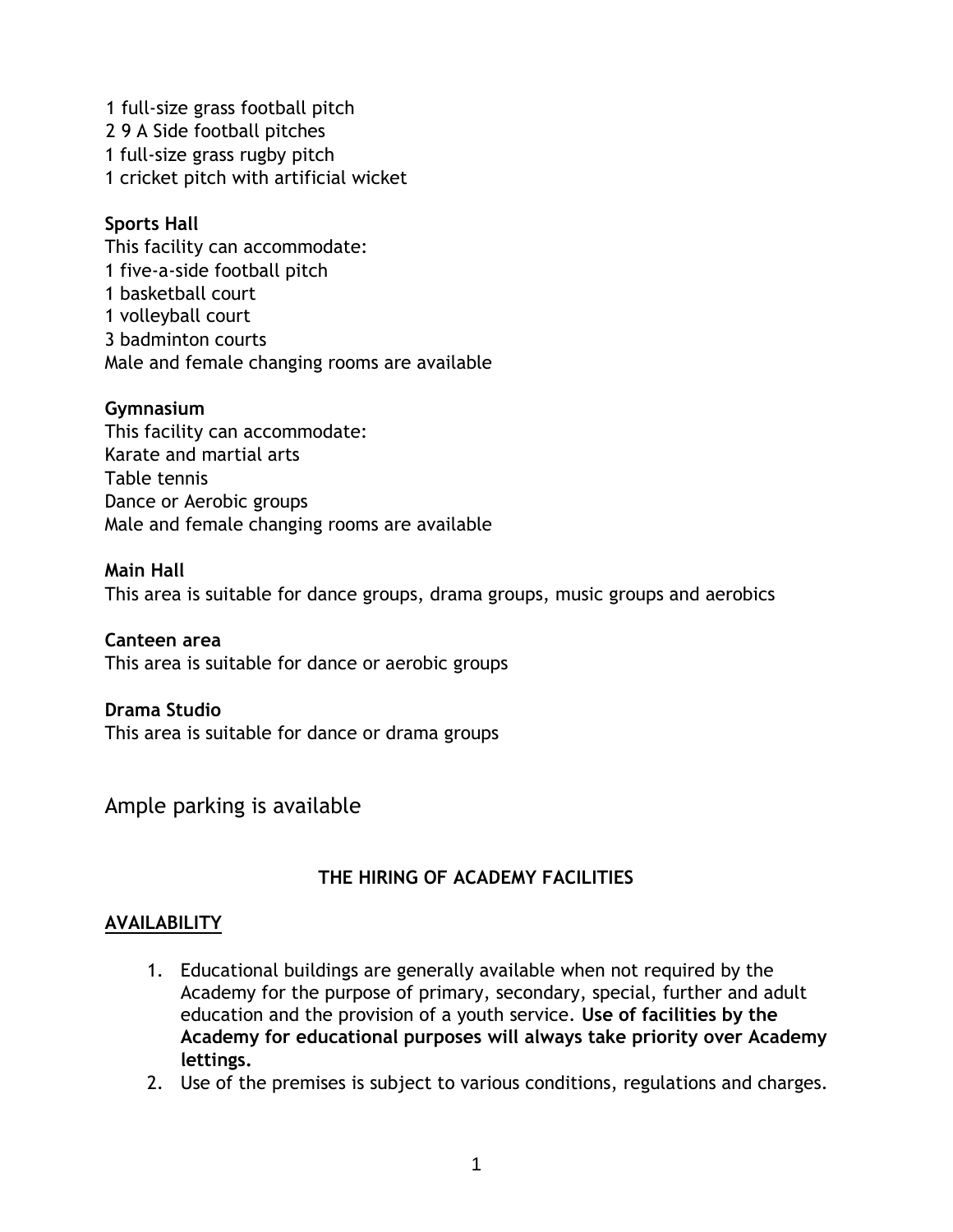## **APPLICATION**

- 1 Lettings details are available from the Trust, Castle Manor Academy, Eastern Avenue, Haverhill CB9 9JE. Tel: 01440 705501. Or contact Msmitheram@castlemanor.org.uk.
- 2. Applications will be considered on their merits, taking into account considerations such as the preservation of law, order and public safety.
- 3. To apply to hire Academy facilities you must fill this booking form and return.
- 4. The booking will only become firm it has been confirmed by the Academy and you have received your booking form back.
- 5. The person signing the booking form will be considered "The User". In signing the application form the User not only acknowledges receipt of these Regulations and Conditions of Use but is also deemed to agree to ensure compliance with them.

## **GENERAL CONDITIONS**

- **A) Cancellations**
- (i) Cancellations should be made by email/text or phone call to (01440 705501 or 07903985992) giving as much notice as possible. The following charges may be applied:
	- Cancellations made at least 24 hours prior to the booking no charge
	- Cancellations made within 24 hours of proposed booking charged at 100% of cost
- (ii) Castle Manor Academy reserves the right to retrospectively charge VAT on the hire charge in the event of a cancelled session reducing the sessions booked and paid for to less than 10.
- (iii) **In exceptional circumstances it may be necessary for the Academy to cancel a booking.** As much notice as possible will be given, generally not less than 7 days and where possible alternative accommodation will be offered.
- (iv) In severe weather conditions please contact the Academy to confirm that outside pitches are playable.

### **B) Charges / Method of Payment Cheque or BACS /Cash not accepted** Account Details:

Account Name: Unity Schools Partnership Account Number 23071660 Sort Code 30-93-99 Prefix Payment References with CMA

### **HIRE CHARGES (with effect from August 2017)**

| Facility                       | <b>Hourly Charge</b> |  |
|--------------------------------|----------------------|--|
|                                |                      |  |
| <b>Artificial Tennis Court</b> |                      |  |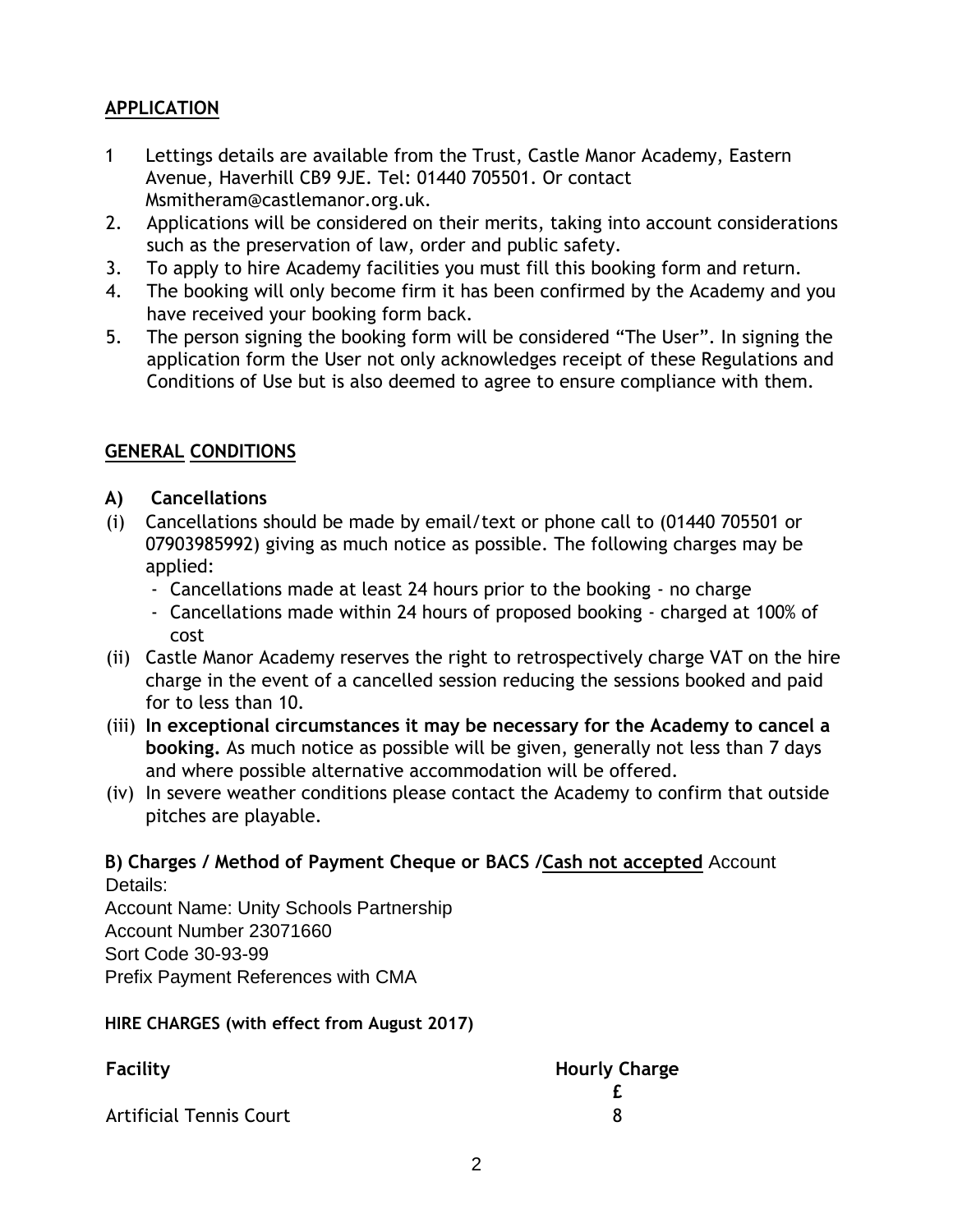| Artificial Five aside/Netball court | 10                   |
|-------------------------------------|----------------------|
| 9 A Side Football Pitch             | 20 per match         |
| Football/Rugby Pitch                | 30 per match         |
| <b>Sports Hall</b>                  | 30                   |
| <b>Badminton Court</b>              | 12                   |
| Gymnasium                           | 20                   |
| Main Hall                           | 18                   |
| Canteen area                        | 16                   |
| Drama Studio Castle Manor           | 15                   |
| Events by agreement                 | Price on application |
| Notes:                              |                      |

- 1. A session is **1 hour** unless specified otherwise.
- 2. The hourly rates refer to 55 minutes usage and a 5 minutes change over period.
- 3. Discounts are available for bookings involving more than one area.
- 4. The use of changing room facilities is included.
- 5. **The hire charges are continually reviewed by the Academy, the user will be provided with 1 months' notice before any change is introduced to hire charges**. In certain circumstances as determined by the Academy, payment in advance and/or a deposit may be required.
- 6. An invoice will be issued by the Academy. Invoices are payable on presentation. Cheques should be made payable to "Castle Manor Academy" and forwarded to the Academy.
- 7. All lettings are subject to the Academy terms of hire.

### **C) General Health and Safety**

(i)The User must make their own provision for First Aid.

(ii)The User must ensure that children (i.e. under 18's) are directly supervised by adults at all times

(iii)Users should acquaint themselves with the Fire and Safety regulations and procedures relating to the premises in use, particularly the location of fire alarms, extinguishers and emergency exits.

(iv)The User must use only that part of the building hired and must observe any instructions given by Caretaking Staff concerning the area available. The User is not entitled to enter or use the premises at times other than those shown on the booking form.

(v)Users should bring any concerns about the condition of the premises or equipment used to the attention of staff at the earliest opportunity. Please help us to help you by reporting any problems promptly.

#### **D) Insurance**

The User shall indemnify Castle Manor Academy against any claim for bodily injury, or loss of or damage to property (real or personal) whether belonging to the Academy or to any other person. If the said loss, damage or injury is caused by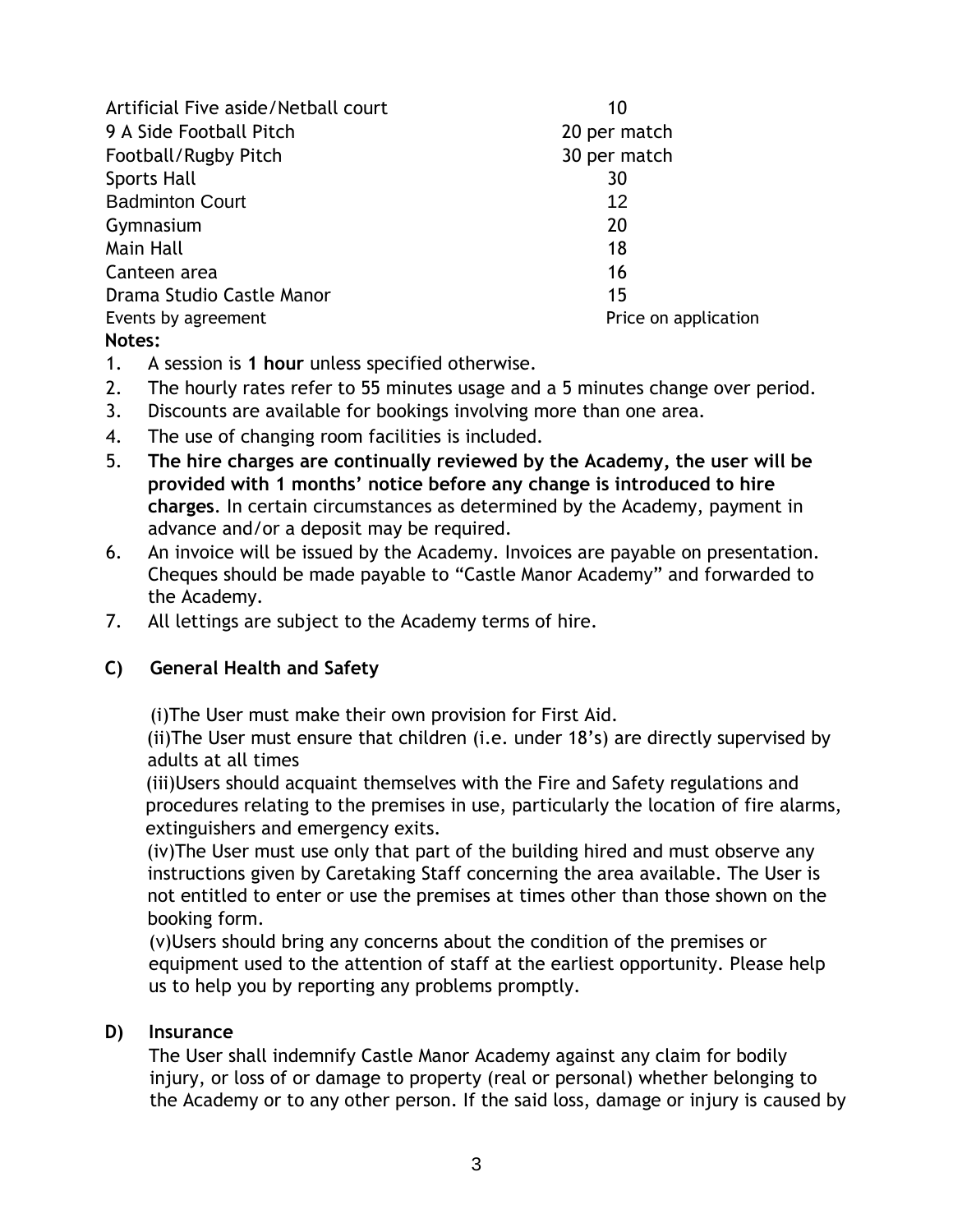the negligence of the User, or by the negligence of any person using the premises with the permission of the User, the User will be liable.

#### **IT IS NECESSARY THAT THE USER EFFECT ADEQUATE PUBLIC LIABILITY INSURANCE. A COPY MUST BE RETURNED BACK TO THE ACADEMY WITH THE BOOKING REQUEST FORM. COMMUNITY AND CHARITY GROUPS ARE COVERED BY THE ACADEMIES INSURANCE.**

Organisations should also consider whether staff and helpers should be protected by personal accident/employers liability etc. insurance.

## **CASTLE MANOR ACADEMY IS A TOTAL NON SMOKING SITE**

## **E) Alcoholic Drinks**

No intoxicants shall be brought on to or consumed on the premises at any time.

## **F) Cleaning**

The User is responsible, for ensuring that the premises are left in a clean and tidy condition, including replacing any furniture, which may have been moved. Any additional expense incurred by the Academy in the moving and replacement of furniture and equipment, or in extra cleaning that may be necessary to return the premises to a satisfactory condition, shall be charged to the User.

### **G) Damage**

The User will be responsible for the proper use of the facilities and must take all reasonable precautions to ensure that there is no damage to the fabric of the buildings, furniture and fittings, and Academy equipment. **The User will be liable for any damage that occurs to the area occupied by the User during the hire period.** 

### **H) Security and appropriate use of the facilities**

The User will be responsible for closing all windows and doors on leaving to ensure maximum security of the building. The Academy reserves the right for its representative(s):

- To be present during any period of hire;
- To inspect activities at any time;
- To put a stop to any activities deemed to be inappropriate or conducted without due care and attention.

## **I) Contacts**

A caretaker is on duty between the hours of 7.00am -10.00pm Monday to Thursday and 7.00am – 8.00pm Fridays, They should be contacted in the first instance if a problem arises on 07903 985992.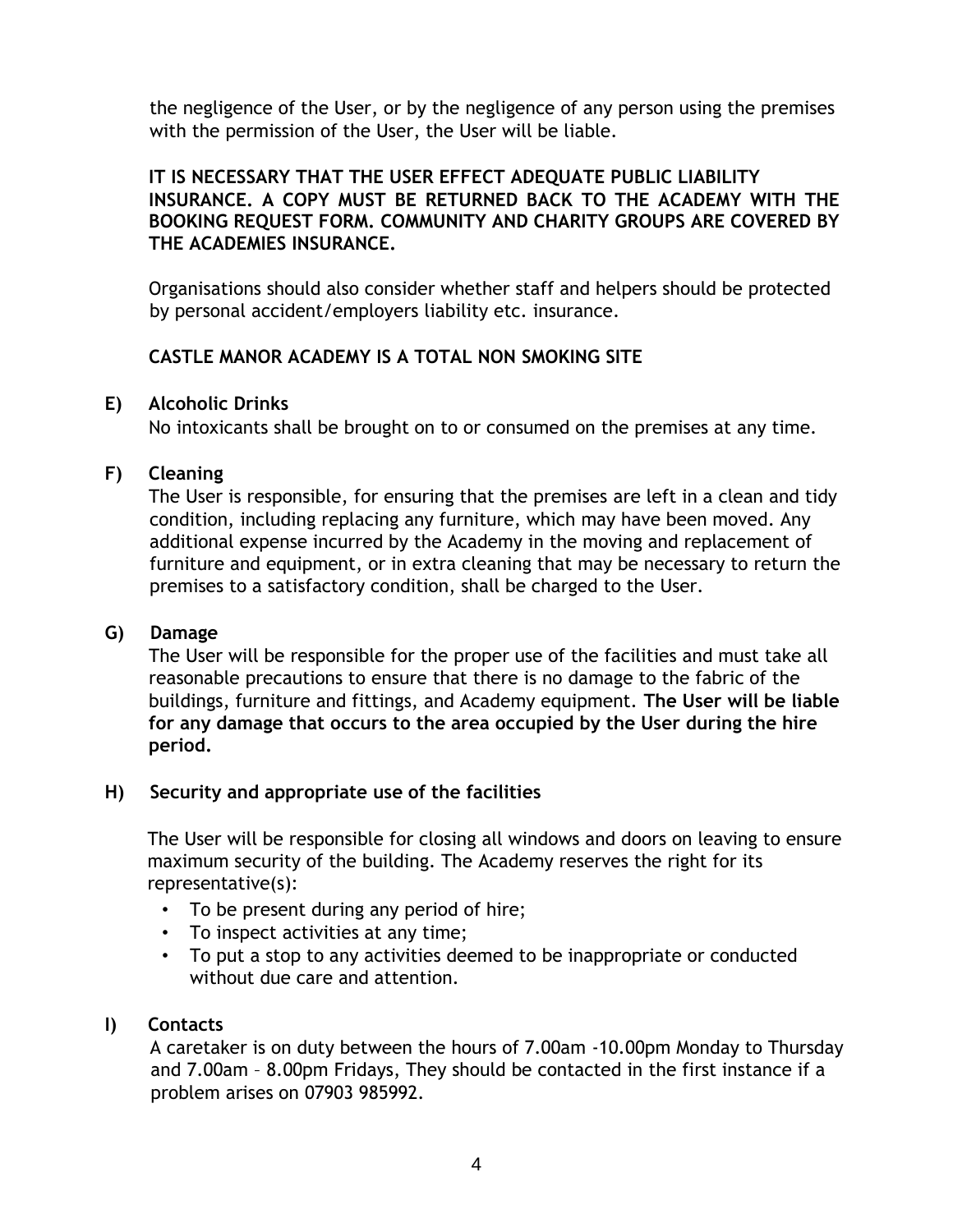## **J) Additional Regulations and Conditions for the Use of Sporting Facilities**

(i) It is a requirement that appropriate footwear is worn at all times when using Sports Area facilities. Particularly, Users must ensure that persons who have been authorised by them to use the Sports Hall change into appropriate non-marking sports footwear on entry. No studded footwear is permitted on the artificial surface.

#### **OUTDOOR FOOTWEAR MUST NOT BE WORN IN THE SPORTS HALL OR GYMNASIUM**

- (ii) The use of the multi-sports area is subject to its condition being satisfactory. In the case of inclement weather, the User will abide by the decision of the caretaking staff on duty as to its suitability for use.
- (iii) No food or drink must be consumed in the sports hall or gymnasium **at any time.**
- (iv) Although caretaking staff will try to ensure that outside pitches are free from litter and debris, it remains the responsibility of the User to satisfy themselves that pitches are safe to use and clear of any debris that may cause injury. Users of all areas are responsible for ensuring all waste generated by themselves is removed.

### **K) Additional Regulations and Conditions for Use of Halls**

- a) The User is responsible for ensuring that any necessary licences required for a particular event have been obtained. The Academy retains the right to inspect any licence or certificate mentioned in the following paragraphs.
	- (i) **Theatre Licence**

No stage play shall be performed unless a theatre licence has been obtained from the appropriate Town/District Council. No booking will be confirmed unless such a licence has been obtained. The User must observe any conditions attached to such a licence.

#### (ii) **Performing Rights Licence**

No copyright, dramatic or musical work shall be performed or sung without the licence of the owner of copyright The User shall indemnify the Academy and the County Council against any infringement of copyright which may occur during the hire period. Queries about obtaining a Performing Rights Licence should be directed to The Performing Rights Society Ltd, 29/33 Bemers Street, London WI P 4AA.

(iii) **Cinematograph Licence** 

Users wanting to regularly put on cinematograph shows, unless in possession of the relevant certificate from HM Customs and Excise, should apply to the appropriate Town/District Council for a licence.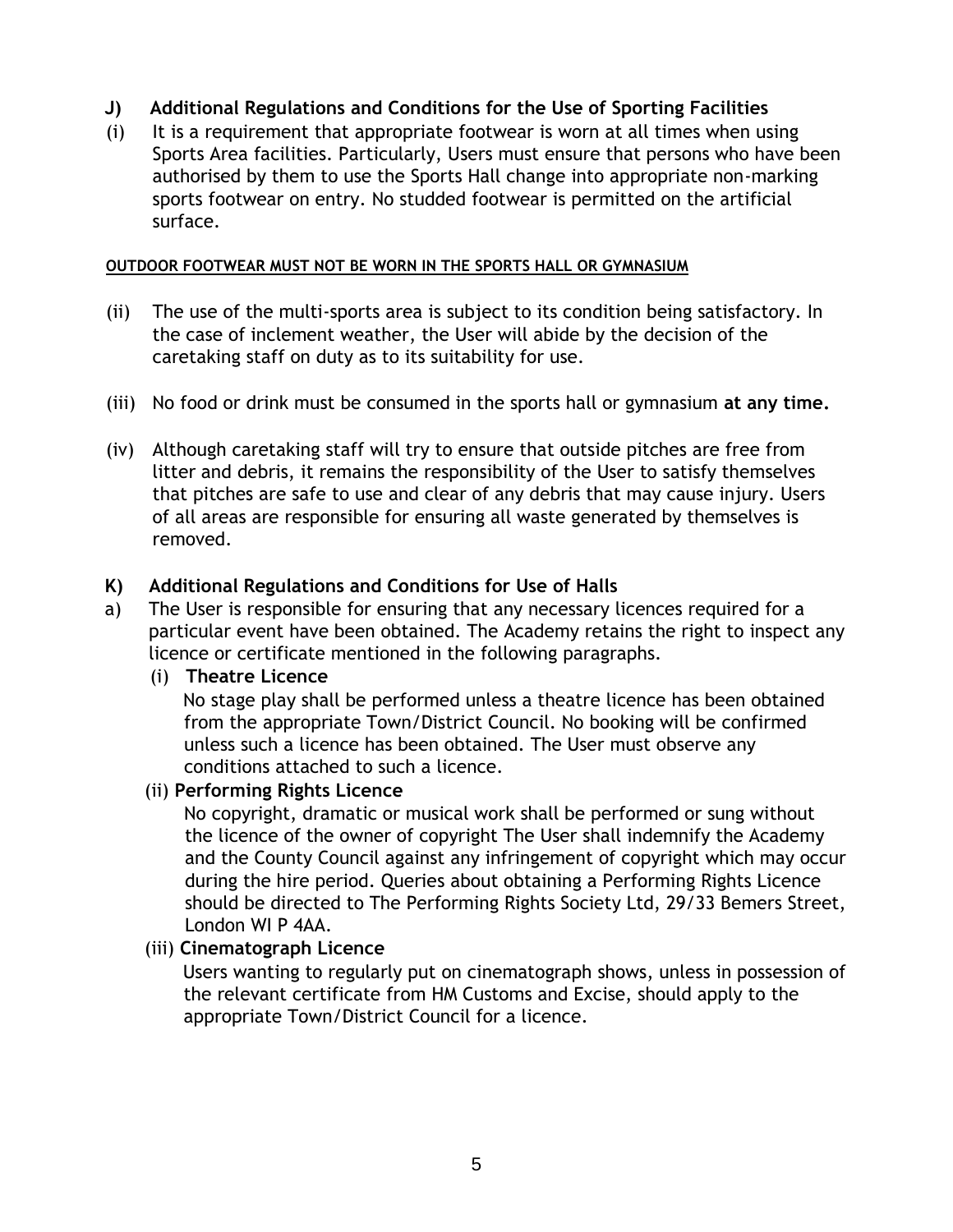#### (iv) **Public Entertainment Licence**

The Academy holds a Public Entertainment Licence which gives permission for public music, singing or dancing between the hours of 7.00 pm to 11.00 pm Monday to Sunday.

(v) **General** 

If any works are necessary to comply with regulations in connection with the above Licences, the User will be responsible for arranging the work after written agreement with the Academy is obtained and shall be responsible for any charges for such works.

(vi) **Qualifications** 

Users must ensure that instructors/supervisors/coaches hold appropriate valid qualifications or can demonstrate they have had suitable and adequate experience to provide instruction.

b) Scenery, costume and drapes used for stage performances or the like in the Academy hall must be fire-proofed. Advice on fire-proofing may be obtained from the County Architect, St Edmund House, Rope Walk, Ipswich. The Academy may cancel or postpone the booking at any time if advice is received to that effect from the Chief Fire Officer.

Specialist lighting is not included in the hire of the Main hall.

- c) No exits may be blocked, or furniture/equipment/obstructions placed in corridors. Fire appliances must not be tampered with or removed other than for fire fighting purposes.
- d) The User shall not exceed the licence seating.

| <b>MAIN HALL</b>        |             |
|-------------------------|-------------|
| All seated at tables    | 250 persons |
| Closely seated audience | 300 persons |
| <b>CANTEEN AREA</b>     |             |
| <b>Mixed Occupancy</b>  | 100 persons |
| <b>DRAMA STUDIO</b>     |             |
| Closely seated audience | 200 persons |

### **L) Application of VAT to charges**

The prices quoted in the scale of charges are exclusive of VAT.

#### **Problems**

If you encounter any problems or have any questions please contact Msmitheram@castlemanor.org.uk who will endeavour to help (tel. 01440 705501).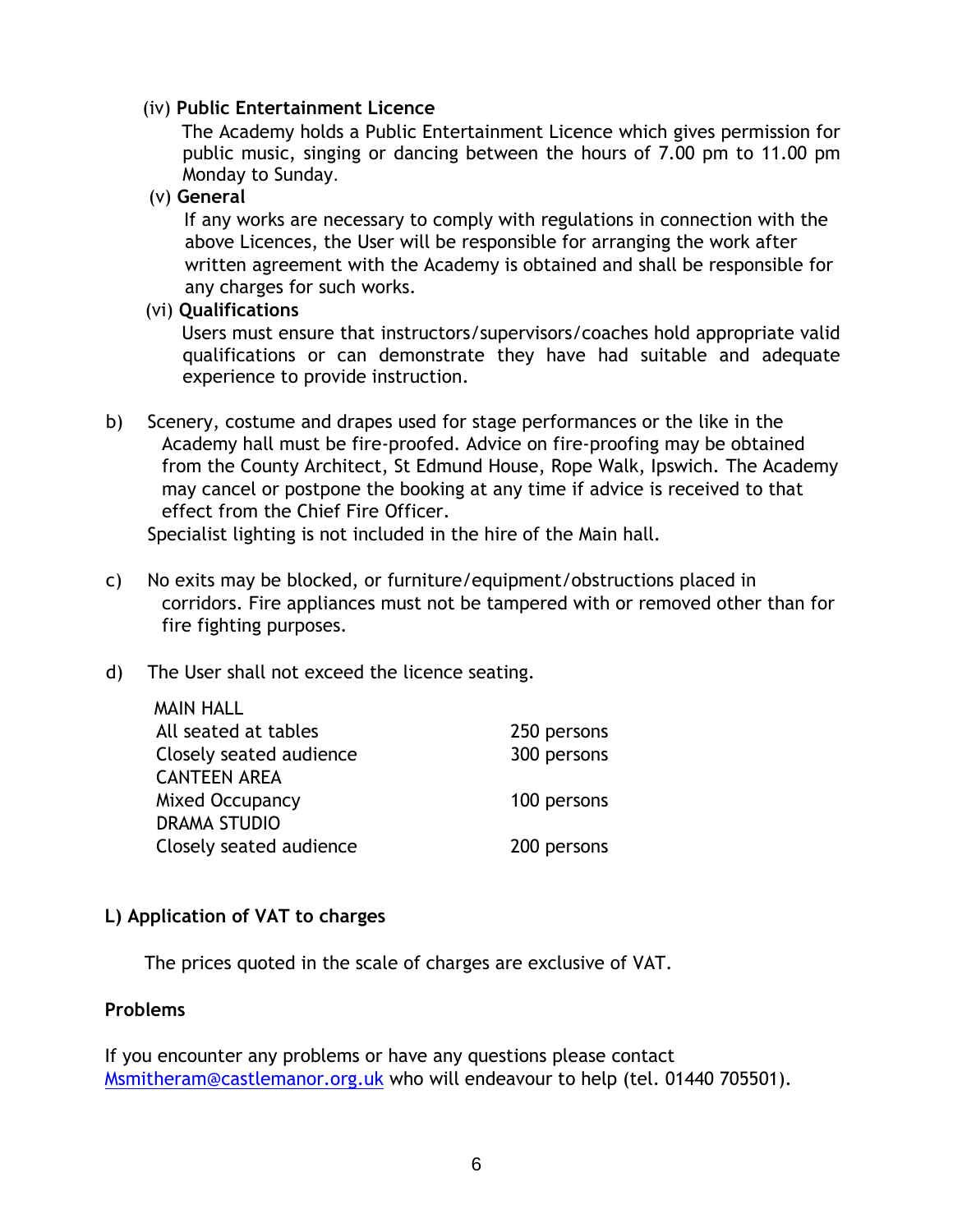**Please provide a full description of the proposed activities.** 

**Please provide maximum numbers that will be attending and any risks we need to be aware of:** 

**Please provide a list of equipment that will be brought onto site:** 

**Please confirm if any electrical equipment has been inspected and tested. Yes/No**